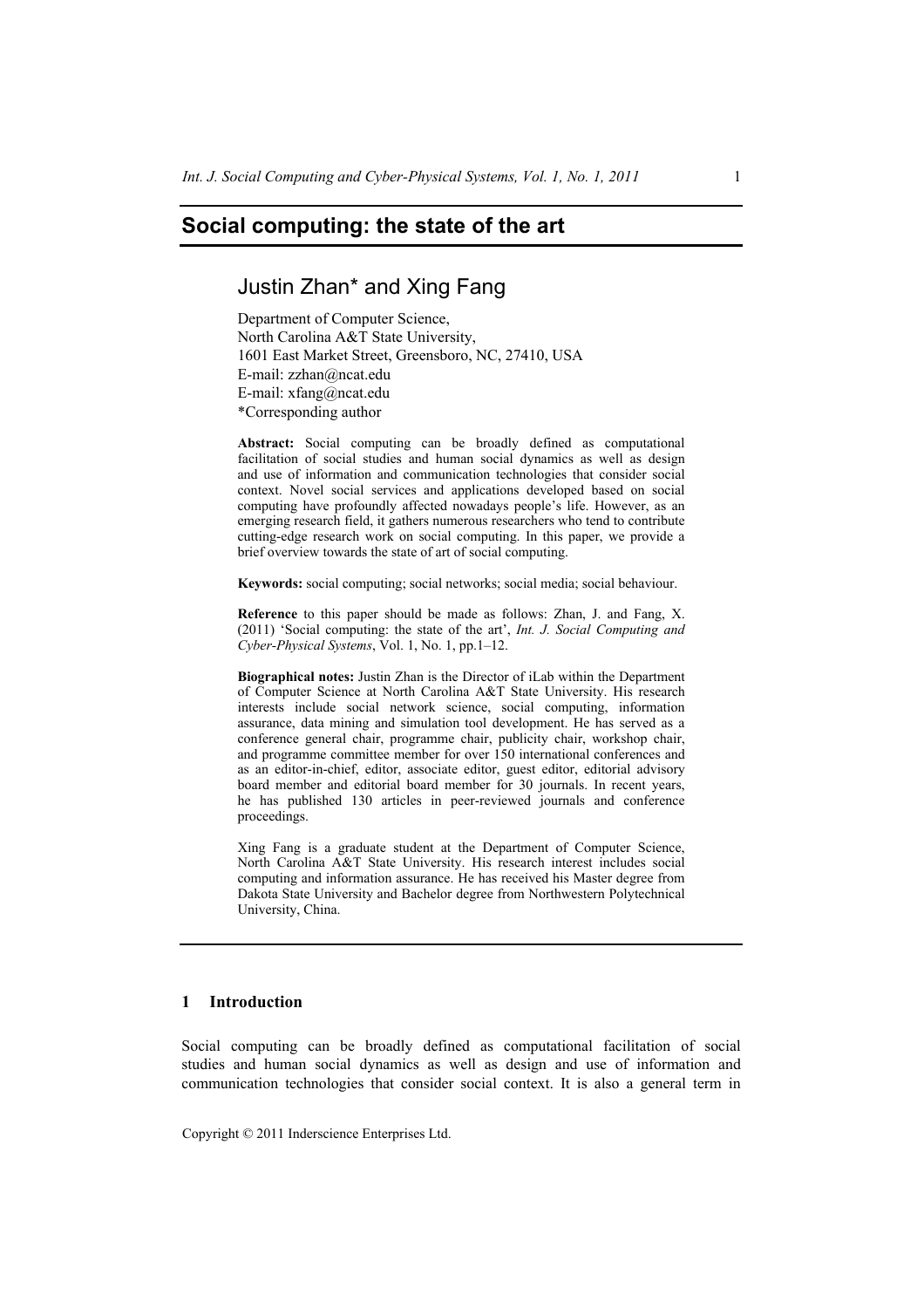computer science that is concerned with the intersection of social behaviour and computational systems. Early work involving social computing exists in the area of social network analysis, which incorporates the usage of a set of theories, models, and applications for the analysis of social structures. With the evolution of computers and network technologies, social computing has been embedded new contents. A large number of novel applications as well as services facilitating collective action and online social interaction with rich exchange of multimedia information and evolution of aggregate knowledge are largely referred as social computing (Parameswaran and Whinston, 2007). Typical examples include online social networks, blogs, peer-to-peer networks, and other type of online communities. Since these applications or services usually offer relatively less technological requirements to their users, the ease of use makes such products grow rapidly. Ranging from business customers to personal users, social computing has been the backbone of today's information technology.

A new social era began with the prosperity of those applications which proves that social computing is becoming more indispensible for today's people's life. In this paper, we provide a brief overview towards social computing and introduce the papers published in the first issue. We first provide a brief overview towards some selected directions of social computing which includes social networks, social network analysis, social behaviour modelling, social signal processing (SSP), and information security and privacy on social networks. We then introduce some cutting-edge research work on the selected directions of social computing.

## **2 Overview of the selected directions of social computing**

## *2.1 Social networks and social network analysis*

A social network is a social structure which derives from the general human society according to certain scope or relationships. In one sense, it resembles as a graph consisting of nodes and edges. The nodes stand for entities such as individuals, groups, or organisations, while the edges are the whole collection of relationships existing in human society. Figure 1 is an example of a social network indicating an academic group.

The study of social network can be traced back to decades ago. In the early work, Tichy et al. (1979) introduced a social network approach in analysing organisations by examining the relationships of objects within them. Later, researchers found the recruitment of an organisation's social movements is effected by its social network attributes (Snow and Zurcher, 1980). Along with the study of social networks, Krackhardt (1987) provided cognitive social structures as the solution of network analysis problems. As a solid way to make progress, some review work is considered to be as equally important as the cutting edge research. Scott's (1988) paper reported both classical sociology and recent scientific work on social network analysis. Similarly, a book written by Wasserman and Faust (1994) was published six years later, the first book to provide a comprehensive overview of the methodology of and applications on social networks.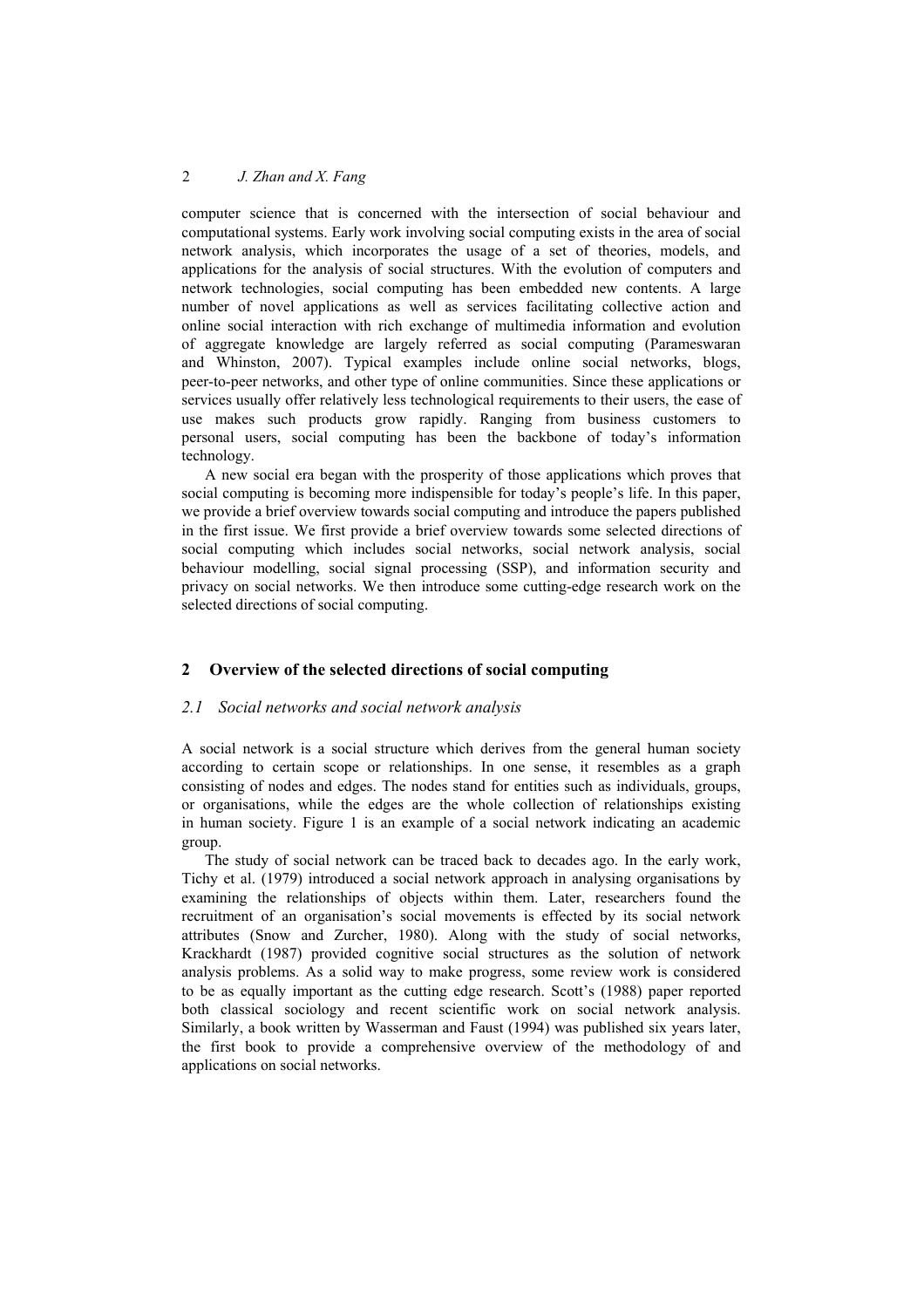

Figure 1 An example of a social network (see online version for colours)

After 2000, research has been focused on extracting useful knowledge using social network analysis. Freeman (2000) made important progress in social network visualisation. A model which has the capability to deal with network search problems was created based on searching recognisable personal identities through social networks (Watts et al., 2002). Sabater and Sierra (2002) presented a system using social network analysis to calculate reputations in multi-agent systems. Given the fact that a group of people has the ability to influence one another so as to trigger a cascade influence, a paper describing the strategy of choosing a few individuals in order to maximise the spread of influence through a social network was published (Kempe et al., 2003). A textbook of social network analysis was released in 2005 (Nooy et al., 2005). One year later, a social network evolution principle that is controlled by a combination of effects arising from the network topology and the organisational structure, where the network is embedded, was found by an empirical analysis of a social network (Kossinets and Watts, 2006).

The availability of Web 2.0 technology brought social network to the cyber world. Social networking sites (Boyd and Ellison, 2007) enable people to deploy their social activities through internet connections. This also triggers numerous research topics. Nowadays, social network is a popular while ambiguous concept. It can either represent a real human community; or can stand as a virtual network society fundamentally based on cyber network applications.

### *2.2 Human and social behaviour modelling and SSP*

Human and social behaviour modelling (HSBM) provides mechanisms in reproducing human social behaviours and subsequent experimentation in various activities and environments (Liu et al., 2008). It has been an essential component of social computing. The interdisciplinary property of HSBM gathers researchers from different research fields, such as sociology, computer science, psychology, anthropology, and information systems, to share and study new methodologies.

The modelling of human cognitions requires the processing of imprecise human-centric concepts. Fuzzy systems modelling (FSM) (Pedrycz and Gomide, 2007) provides a venue that allows the formal reasoning and manipulation towards such concepts. The framework proposed by Yager (2008) adopted FSM as well as Dempster-Shafer theory (Shafer, 1976) to solve the problem of complex cognitive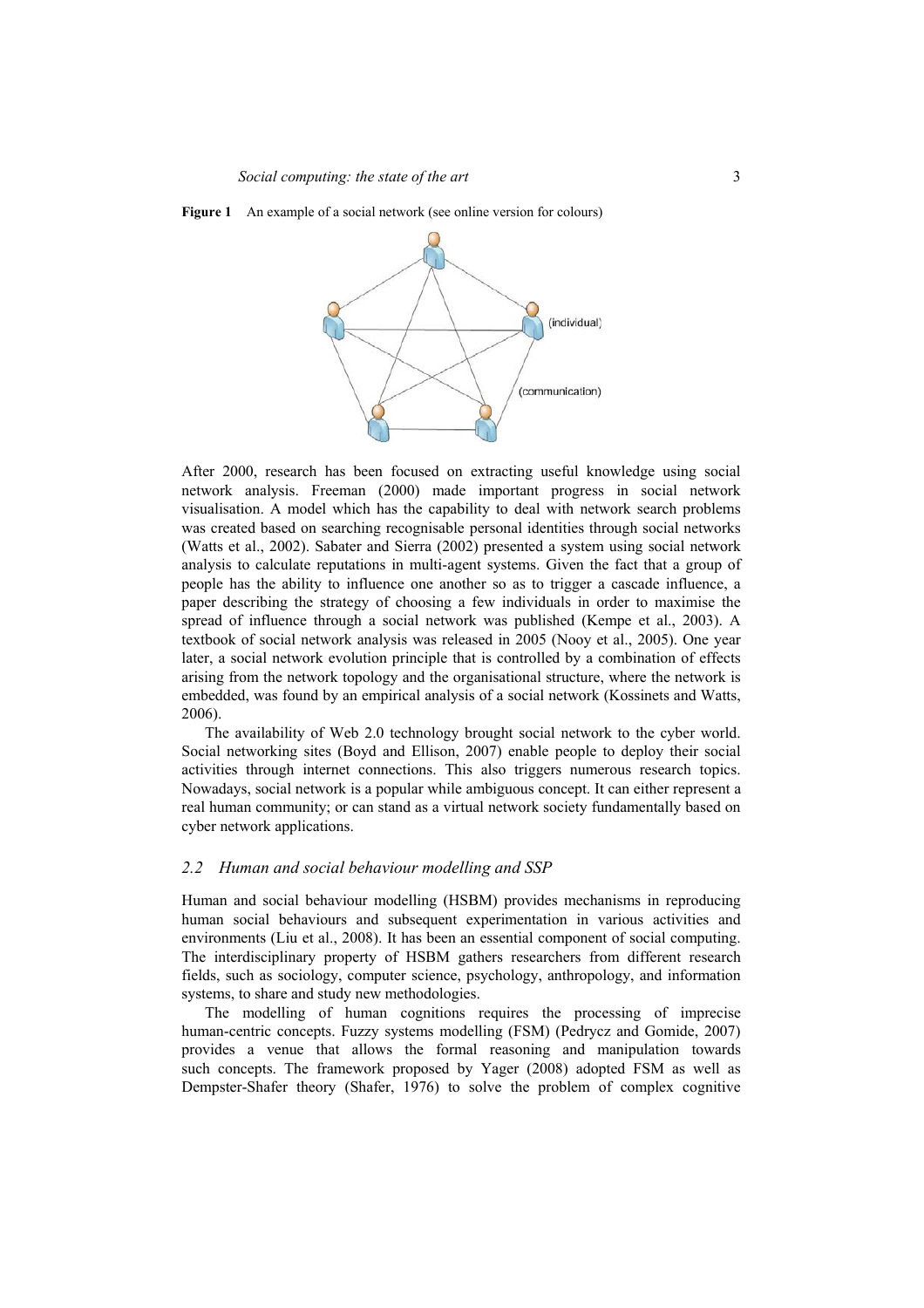concepts and unpredictability modelling for human behaviours. In addition to the modelling of human cognitions, human decision making and social interactions are crucial in terms of HSBM. For instance, in civil and environmental engineering, the design of safe egress is a key issue for crowd safety. The solution of such problem requires the modelling of crowd behaviours. In this case, Pan et al. (2006) presented a computational framework for incorporating human and social behaviours during emergency evacuations. They claimed that the proposed framework is able to model several human and social behaviours, such as competitive behaviour, queuing behaviour, herding behaviour, and bi-directional crowd flow.

With the popularity of the World Wide Web (WWW), its usage has been being involved in every aspect of people's home and work lives. As our dependence on the web increases, the amount of information that can be collected about an individual using the internet has the same trend. Hence, online users' behavioural information collecting has been paid much attention for years particularly by e-commerce and marketing firms in order to offer their customers better online shopping experiences. Sismeiro and Bucklin (2004) developed a predictive model of online purchase behaviour by using clickstream data collected from a car-selling website. They contended that the model has superior predictive performance especially during the task sequence. Montgomery et al. (2004) introduced a dynamic multinomial profit model for the analysis of path information of web browsing. It is believed that the model can also be used to personalise web designs and product offering. Robinson et al. (2008) introduced an online-users' behavioural analysis and modelling methodology based on their individual web browsing activities. Meanwhile, the method can be applied in security realm to enhance computer security via detecting malicious or anomalous online user behaviours.

Human face-to-face communication conveys both verbal information and non-verbal social signals such as vocal behaviour, facial expressions, and body postures and gestures which last for a relatively short time (Vinciarelli et al., 2009b). It is the common sense that current computers are socially ignorant. Thus, SSP is an emerging research domain that aims at provides computers the ability of recognising, and predicting (Pentland, 2008) social signals. However, the process for developing automated systems for SSP can be quite difficult (Vinciarelli et al., 2009a). The first challenge in SSP, according to Pentland (2008), is to automatically detect and measure the signals. Vinciarelli et al. (2009b) specified the problem into four sub-problems:

- 1 recording the scene
- 2 detecting people in it
- 3 extracting audio and/or visual behavioural cues displayed by people detected in the scene and interpreting this information in terms of social signals conveyed by the observed behavioural cues
- 4 sensing the context in which the scene is recorded and classifying detected social signals into the target social-behaviour-interpretative categories in a context-sensitive manner.

In addition, Vinciarelli et al. (2009a) also pointed out the future challenges of SSP:

- 1 tightening of the collaboration between social scientists and engineers
- 2 the need of implementing multi-cue, multimodal approaches to SSP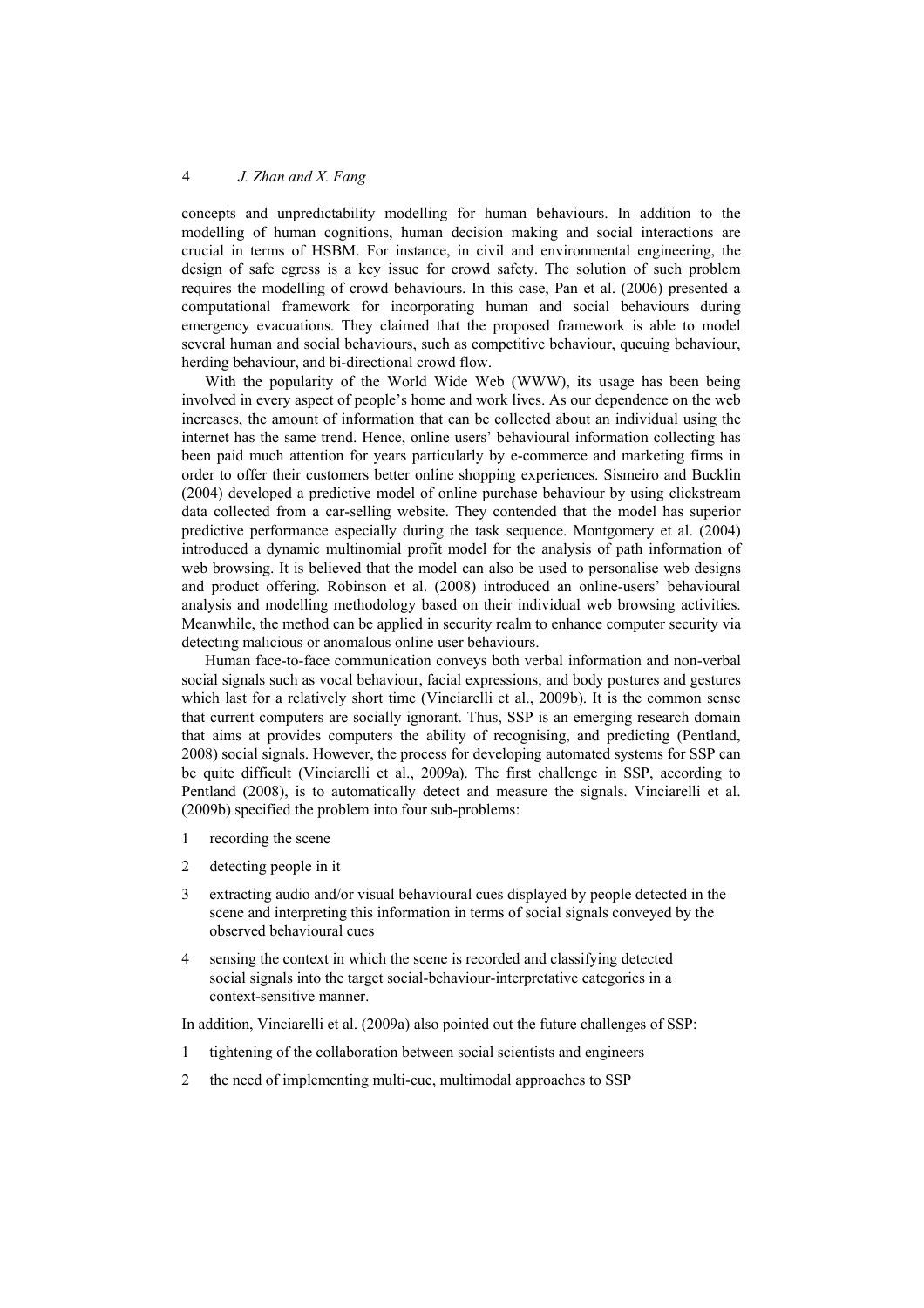- 3 the use of real-world data
- 4 the identification of applications likely to benefit from SSP.

### *2.3 Information privacy and security on social networks*

Social networks may maintain a very large amount of user data (personal information), which leads to one main issue that is privacy-related user data revelation (Blakely, 2007; Soghoian, 2009). Personal information, such as interests, contact information, photos, activities, associations and interactions, once revealed, may incur various magnitudes of impact, ranging from unexpected embarrassment or reputational damage (Rosenblum, 2007) to identity theft (Strater and Lipford, 2008). Despite the known negative consequences, effectively managing privacy for social network can be quite tricky. One reason is that different individuals have different levels of privacy-related expectations towards their information. For instance, some of them may be willing to publish their personal profiles tending to potentially develop more friendships, while others may worry about the exposure of their identities so as to only reveal the profiles to their close friends. In other situations, people are even willing to disclose their personal information to anonymous strangers rather than acquaintances (Gross and Acquisti, 2005). Unfortunately, people do not often care about their privacy either. Gross and Acquisti (2005) found that only a few students change the default privacy preferences on Facebook by analysing and evaluating the online behaviour as well as the amount of private information disclosed from 4,000 students in Carnegie Mellon University. On the other hand, Liu and Maes (2005) pointed out that "over a million self-descriptive personal profiles are available across different web-based social networks". Thus, the lack of users' privacy awareness and the ease of privacy exposure on social network attract researchers' attentions. Krishnamurthy and Wills (2008) found that between 55% and 90% of users in popular social networks set their profile information publicly viewable and their activity is being tracked by the third party domains. Furthermore, Krishnamurthy and Wills (2010) examined the leakage of personal identifiable information, the information that may disclose personal identities by itself or through combing with other public information, on social networks. Zhou et al. (2008) concluded anonymisation techniques, which can be eventually applied to preserve privacy for social network data. Chen and Shi (2009) summarised the research of social network privacy by topics, including, privacy disclosure and attack technique, privacy-preserving collaborative social network, and business model of privacy protection.

Apart from privacy, social networks also associate with several security issues. For instance, with the ease of personal information access, social network makes itself a good place for social engineering (Nagy and Pecho, 2009). Furthermore, Luo et al. (2009) emphasised that spam, malicious programs, and phishing can be the most prevalent threats among social networks. To make matters worse, people are lacking of security concerns and basic security knowledge towards social networks. Meanwhile, social network is attracting researchers to develop security countermeasures. Decentralised or distributed systems are vulnerable to sybil attack (Douceur, 2002), where a small number of entities pretending to be multiple ones so as to compromise a large fraction of the systems. Correspondingly, SybilGuard, a protocol designed to against sybil attack via social networks, was presented by Yu et al. (2006). Based upon the observation that social network has the capability to limit attack edges, which are the ones connecting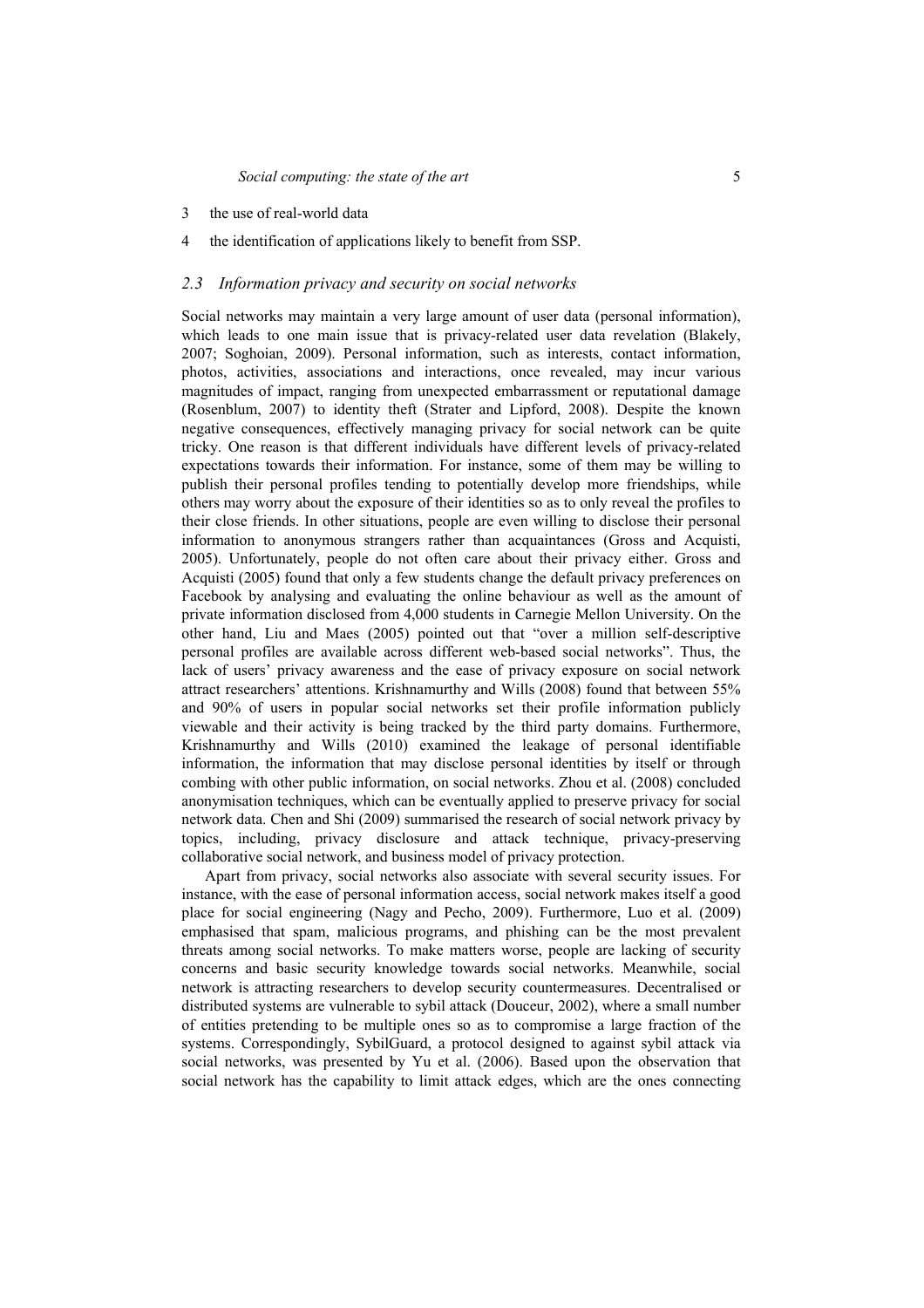honest nodes and sybil (malicious) nodes in social network, by leveraging trust relationships built within real social network, SybilGuard is able to effectively against sybil attack by bounding both the number and the size of Sybil node groups. Later, Yu et al. (2008) introduced SybilLimit, a similar sybil attack prevention protocol as SybilGuard. SybilLimit enhances the protocol performance by reducing a factor of  $\theta(\sqrt{n})$  from SybilGuard. A similar approach inspired by SybilGuard was proposed by Hota et al. (2007) to against sybil attack. Instead of random walk in SybilGuard, their approach adopts single source and multiple destinations routing protocol to control the number and the size of sybil groups.

#### **3 Social computing: the state of the art**

#### *3.1 Social networks and social network analysis*

The formation of a certain social network is often based on some certain events. This so-called evolving social network has its sets of nodes and edges changed over time because of the joining of new nodes as well as the leaving of old ones. According to Qiu et al. (2011), it is the natural way that the growth dynamics of such a social network can be captured by an event-driven model, in which an event has participants (nodes), whose relationships are referred to the connections (edges). The event-driven model consists of an event-driven framework and a hybrid growth model. The framework deals with the social network including events adding. The hybrid growth model is designed to incorporate the attachedness and locality of the social network, since both of the factors affect the form of the new edges.

Douban, a popular Chinese online social network, serves users in media recommendations. As its user, one can share her media interests under the profile information. Users are also able to make online friends and join discussion groups on different topics. As of the formation of friendships, McPherson et al. (2001) identified three basic patterns of homophily (Figure 2).

**Figure 2** Homophily in a social network



Those three patterns are: triadic closure [Figure 2(a)], focal closure [Figure 2(b)], and membership closure [Figure 2(c)]. Triadic closure creates new friendship between person A and B via their mutual friends C; focal closure builds up the same friendship just like triadic closure does except that the mutual friend is switched to a common focus; membership closure eventually allows person B to become a participant of a focus due to person B's friendship with A. Based upon the monitor towards 10,000 Douban users'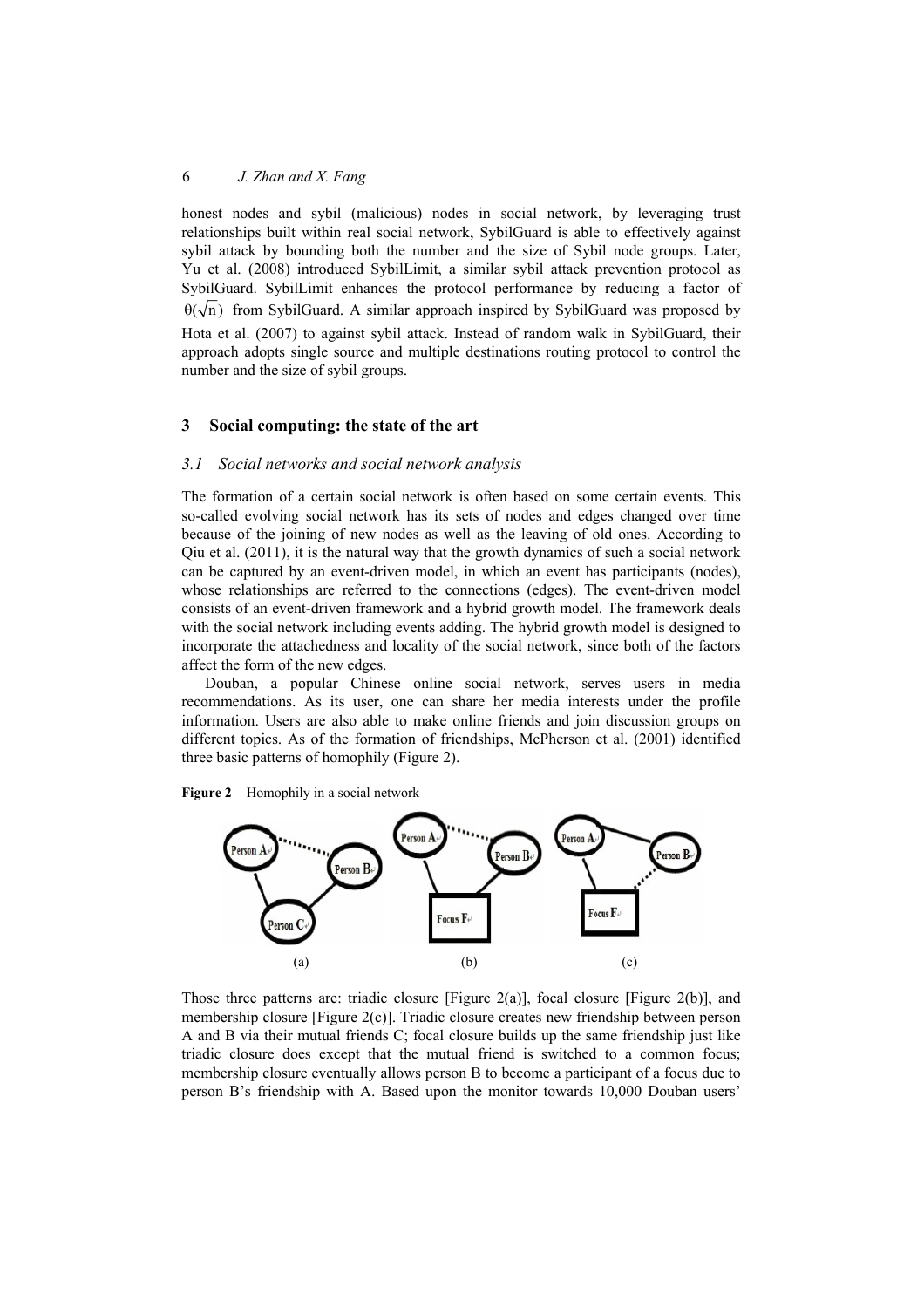profiles, Yu and King (2010) addressed that the triadic closure is a major force for the formation of online friendships, whereas certain types of focal closure even have larger effect than triadic closure.

Cultural items affect the adoption of similar ideas, behaviours, opinions, and topics. The study of cultural items and social meditation is crucial to social scientists who want to know which kind of individuals are more or less likely to pass on some pieces of information and which network positions can help the diffusion of some items. Menezes et al. (2011) presented a method for the detection of bursts of activity at the semantic level, and described a probabilistic model to quantify temporal relationships between blogs. The process of activity detection consists of linguistic tagging, term filtering, and term merging. The result of activity detection process is a set of topics and each topic's temporal relationships with certain blogs. The probabilistic model, in turn, can quantify temporal relationships between blogs by computing a dyadic precursor score from one blog to the other.

Contending that social relations are difficult to be measured especially just via single dataset, Karikoski and Nelimarkka (2011) examined the used of different datasets to measure social relations, which are defined as physical presence, online communication and presence, or direct communication. In their work, they adopted one mobile phone dataset and one online social media service dataset. The mobile phone dataset contains data like phone call history and SMS messages. The online social media service dataset has the knowledge of social structures based upon friendships and so on. Based on their work, they claimed that the study of social relations should be conducted under multiple datasets.

A social network may consist of several communities that are either disjointed or overlapped. Traditional methods to identify community structure are only suitable to those disjointed communities, while recent proposed methods, although have taken overlapped communities into account, failed to examine the characteristics of such communities. Kelley et al. (2011) first suggested that a community should meet two minimum requirements that are connectedness and local optimality. Based on the study of previous overlapping communities detecting methods, they then presented empirical evidence of the existence of a large amount of significant overlap in network of blogs that proves the deficiency of the traditional approach for identifying community structure.

With rapid growth of online social networks, it can be very expensive to measure their properties, of which require the knowledge of the entire networks. In this case, acquiring the size information for a certain social network becomes critical, such as the number of users that belong to the online social network. To tackle the problem, Ye and Wu, whose paper is included in this issue, introduced three online social network size estimators, maximum likelihood estimator (MLE), mark and recapture (MR), and random walkers (RW). Both MLE and MR require uniformly sampling a certain amount of users from the network, whereas RW requires friend lists of users to be available in order to conduct the random walk. For the MLE, they developed an algorithm that 70 times faster than the naïve linear probing method; for the MR, a better estimation of the network size is applied to Twitter's public timeline service; they also extended the RW to estimate other network properties like clustering coefficient.

The similarity between two social networks is important in terms of understanding both networks' graphical form. To achieve the similarity comparison, Macindoe and Richards (2011) proposed a comparison technique of using the networks' sub-graph. In their approach, a network can be abstractly represented via three sub-graphical features.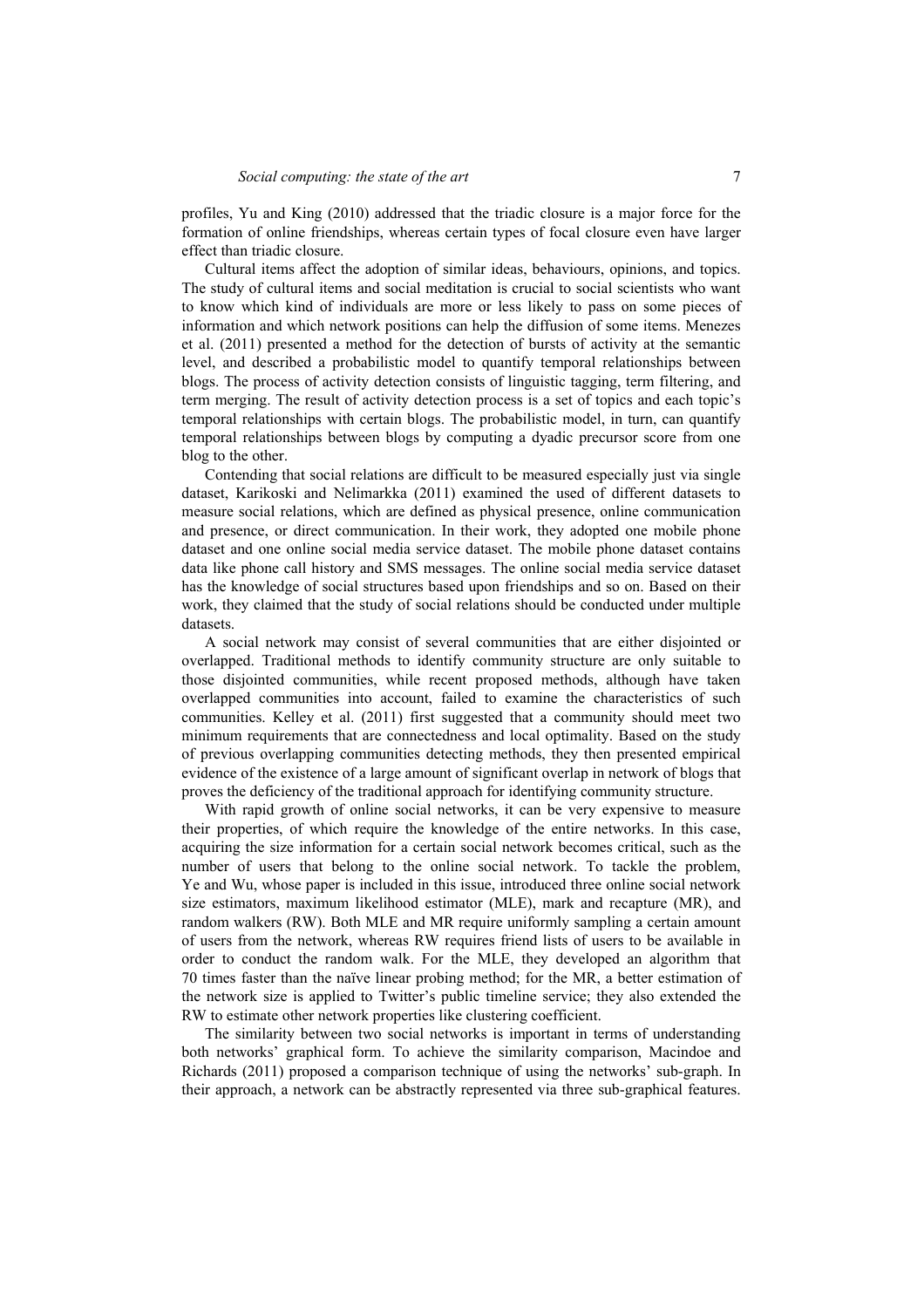They are leadership, bonding, and diversity. Leadership (L) is a measure of the extent to which the edge connectivity of a graph is dominated by a single vertex. Bonding (B) measures the graph's triadic closure. Diversity (D) is a measure based on the number of edges in a graph, of which end vertices are disjoint. Hence, the similarity is represented by the earth mover's distance (Pele and Werman, 2009) between the LBD's distributions of the networks.

In social tagging systems, tag clouds are wildly believed to be developed to improve user experience on content navigation. In practice, tag clouds aggregate and display tags, and corresponding resources, from various sources. Helic et al. (2011) proposed to validate the navigability assumption of tag clouds. Based on the analysis of three tagging datasets, they found that the navigability of tag clouds is not always effective. In some circumstance, the interface design of tag clouds may impair their navigability.

#### *3.2 Social behaviour modelling*

Blogosphere has huge popularity that gathers a very large amount of online users. However, current methodology to identify special users of a certain blog is to generate a list of active and popular users. Moon and Han (2011) found that a list of such users may not necessarily be influential. Moon and Han (2011) defined that influencers are the ones "who have influential power to the point that they can change others' thinking or behaviours". Therefore, they proposed the quantifying influence model (QIM) that measures influence score for bloggers. The QIM has two components, interpersonal similarity and degree of information propagation. Interpersonal similarity measures homophious ties between active readers and actual bloggers, while degree of information propagation is the degree of information spreading via weighted bridging readers. The final influential score is a sum of both weighted interpersonal similarity and degree of information propagation.

### *3.3 Social signal processing*

Human interaction geometry largely refers to human social interactions that convey non-verbal social signals, such as turning towards each other. Groh and Lehmann (2011) presented an interaction model, with respect to interaction geometry, to study interaction geometry in the view of the detection of social situations. By employing mobile devices, they measured geometrical interaction data using the proposed model.

# *3.5 Social network privacy and security*

Traditional database anonymity techniques, like k-anonymity (Sweeney, 2002), p-sensitivity (Truta and Vinay, 2006), l-diversity or t-closeness (Machanavajjhala et al., 2007) treats data either as public or as private. When it comes to social networks, it requires data to be assumed as public then treated as private. This generates the problem that the traditional data anonymity techniques are not appropriate for social network data anonymisation. In other words, those techniques make the published social network data non-interactive. Thus, Beach et al. (2011) introduced a social network data anonymity model, namely q-Anon. The proposed model measures the ambiguity of published data in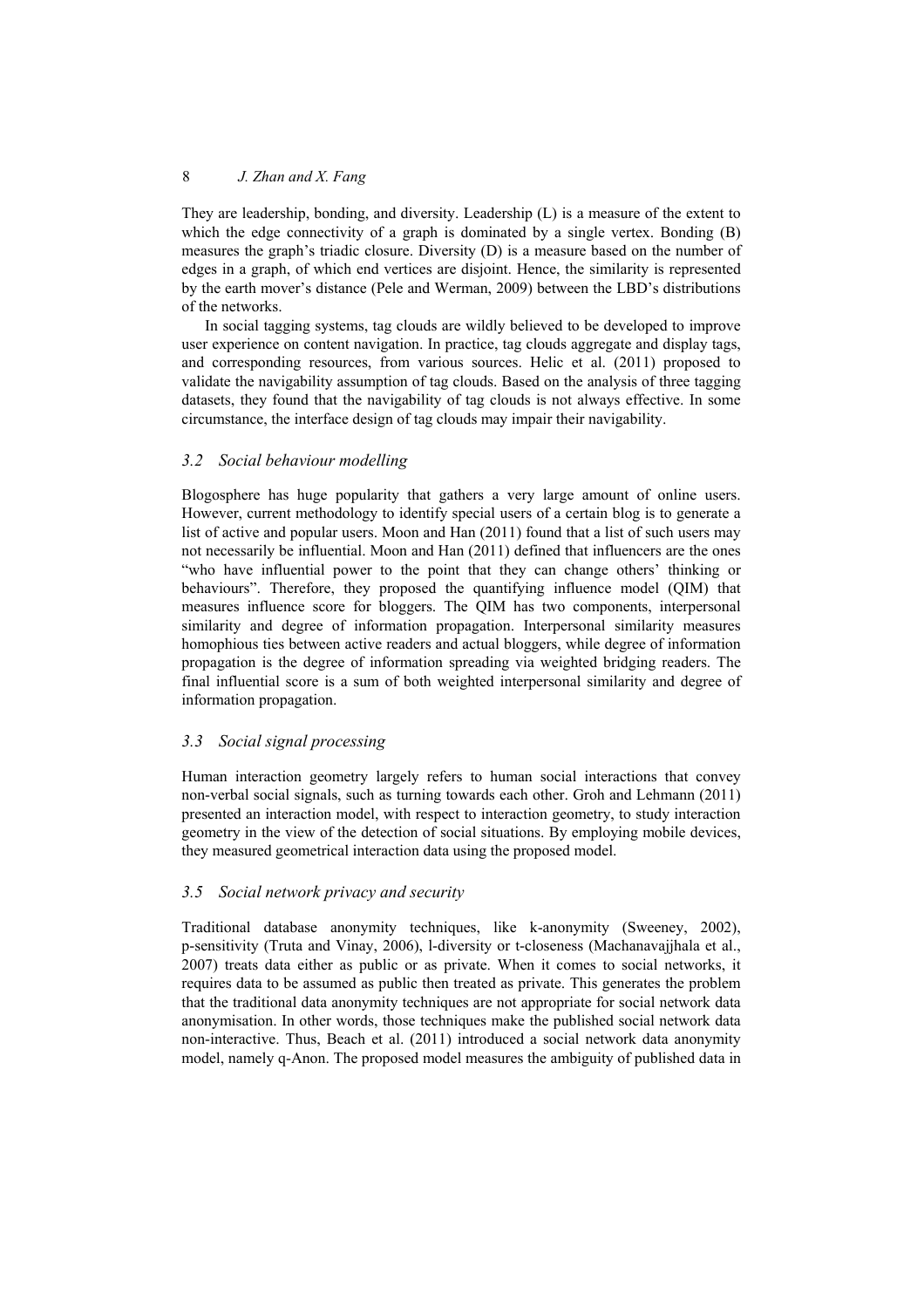the perspective of re-identification attack. The larger the value of q is, the higher the data's privacy.

A privacy sensitive architecture for context obfuscation (PCO) was developed by Rahman et al. (2011). PCO is used to protect privacy in pervasive online social networking applications, such as online community-based applications. The entire architecture (Figure 3) includes user component and server component. The profile data manager (PDM) of the user component manages contextual data provided by user or acquired from device sensors. The granularity-based privacy module from the server component is designed to protect the privacy of received contextual data by enforcing user-defined privacy policies based on contact lists.

**Figure 3** The architecture of PCO (see online version for colours)



*Source:* Rahman et al. (2011)

# **4 Conclusions**

Social computing plays more and more important role in today's cyber-related applications that have profoundly affected people's daily life. A large number of social computing applications, such as online social networks, blogs, peer-to-peer networks, micro-blogs, social tagging systems, photo and video sharing websites, and other types of online social communities, have gained much popularity. Furthermore, as an emerging research field, social computing gathers numerous researchers who tend to contribute cutting-edge research work on social computing. In this paper, we provide a brief overview towards social computing that includes most recent research work on it.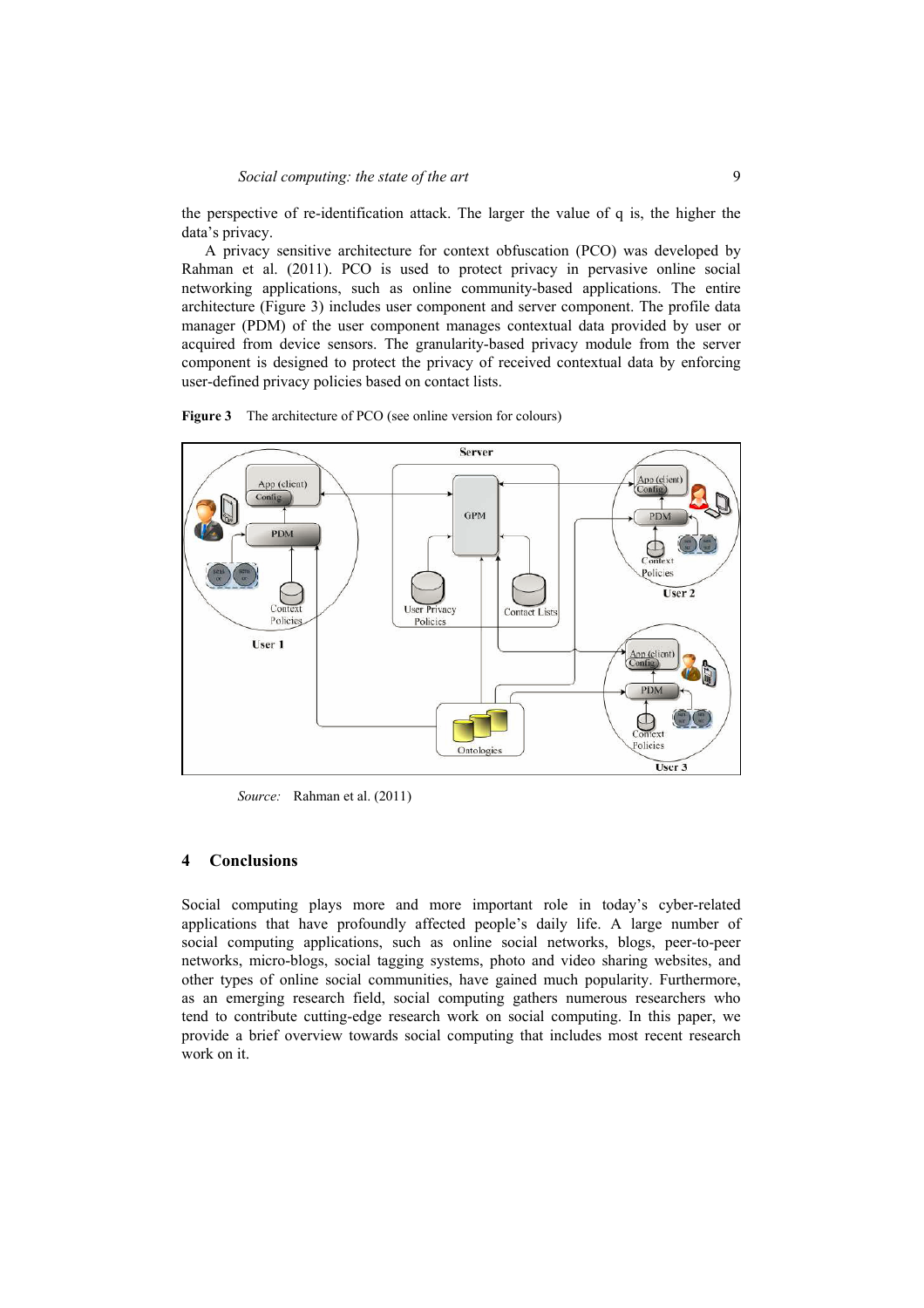### **References**

- Beach, A., Gartrell, M. and Han, R. (2011) '*q*-Anon: practical anonymity for social networks', *International Journal of Social Computing and Cyber-Physical Systems*, August.
- Blakely, R. (2007) *Does Facebook's Privacy Policy Stack Up?*, available at http://business. timesonline.co.uk/tol/business/industry\_sectors/technology/article2430927.ece (accessed on 9 September 2011).
- Boyd, D. and Ellison, N. (2007) 'Social network sites: definition, history, and scholarship', *Journal of Computer-Mediated Communication*, Vol. 13, No. 1, Article 11.
- Chen, X. and Shi, S. (2009) 'A literature review of privacy research on social network sites', *Proceedings of International Conference on Multimedia Information Networking and Security*, Hubei, China, pp.93–97.
- Douceur, J. (2002) 'The sybil attack', *The 1st International Workshop on Peer-to-Peer Systems*, London, UK, pp.251–260.
- Freeman, L. (2000) 'Visualizing social networks', *Journal of Social Structure*, Vol. 1, No. 1.
- Groh, G. and Lehmann, A. (2011) 'Deducing evidence for social situations from dynamic geometric interaction data', *International Journal of Social Computing and Cyber-Physical Systems*, August.
- Gross, R. and Acquisti, A. (2005) 'Information revelation and privacy in online social networks', *Proceedings of the 2005 ACM workshop on Privacy in the Electronic Society*, Alexandria, Virginia, USA, pp.71–80.
- Helic, D., Trattner, C., Strohmaier, M. and Andrews, K. (2011) 'Are tag clouds useful for navigation? A network-theoretic analysis', *International Journal of Social Computing and Cyber-Physical Systems*, August.
- Hota, C., Lindqvist, J., Karvonen, K., Jaaski, A. and Mohan, J. (2007) 'Safeguarding against sybil attacks via social networks and multipath routing', *The International Conference on Networking, Architecture, and Storage*, Guilin, China, pp.122–132.
- Karikoski, J. and Nelimarkka, M. (2011) 'Measuring social relations with multiple datasets', *International Journal of Social Computing and Cyber-Physical System*, August.
- Kelley, S., Goldberg, M., Mertsalov, K., Magdon-Ismail, M. and Wallace, W. (2011) 'Overlapping communities in social networks', *International Journal of Social Computing and Cyber-Physical Systems*, August.
- Kempe, D., Kleinberg, J. and Tardos, E. (2003) 'Maximizing the spread of influence through a social network', *International Conference on Knowledge Discovery and Data Mining*, Washington, DC, USA.
- Kossinets, G. and Watts, D. (2006) 'Empirical analysis of an evolving social network', *Science*, Vol. 311, No. 5757, pp.88–90.
- Krackhardt, D. (1987) 'Cognitive social structures', *Social Networks*, Vol. 9, No. 1, pp.109–134.
- Krishnamurthy, B. and Wills, C. (2008) 'Characterizing privacy in online social networks', *Proceedings of the 1st Workshop on Online Social Networks*, Seattle, WA, USA, pp.37–42.
- Krishnamurthy, B. and Wills, C. (2010) 'On the leakage of personally identifiable information via online social networks', *ACM SIGCOMM Computer Communication Review*, Vol. 40, No. 1, pp.112–117.
- Liu, H. and Maes, P. (2005) 'Interestmap: harvesting social network profiles for recommendations', *Proceedings of the Beyond Personalization 2005 Workshop*, San Diego, CA, USA, pp.54–59.
- Liu, H., Salerno, J. and Young, M. (Eds.) (2008) *Social Computing, Behavioral Modeling, and Prediction*, Springer, New York, USA.
- Luo, W., Liu, J., Liu, J. and Fan, C. (2009) 'An analysis of security in social networks', *The 8th International Conference on Dependable, Autonomic and Secure Computing*, Chengdu, China, pp.648–651.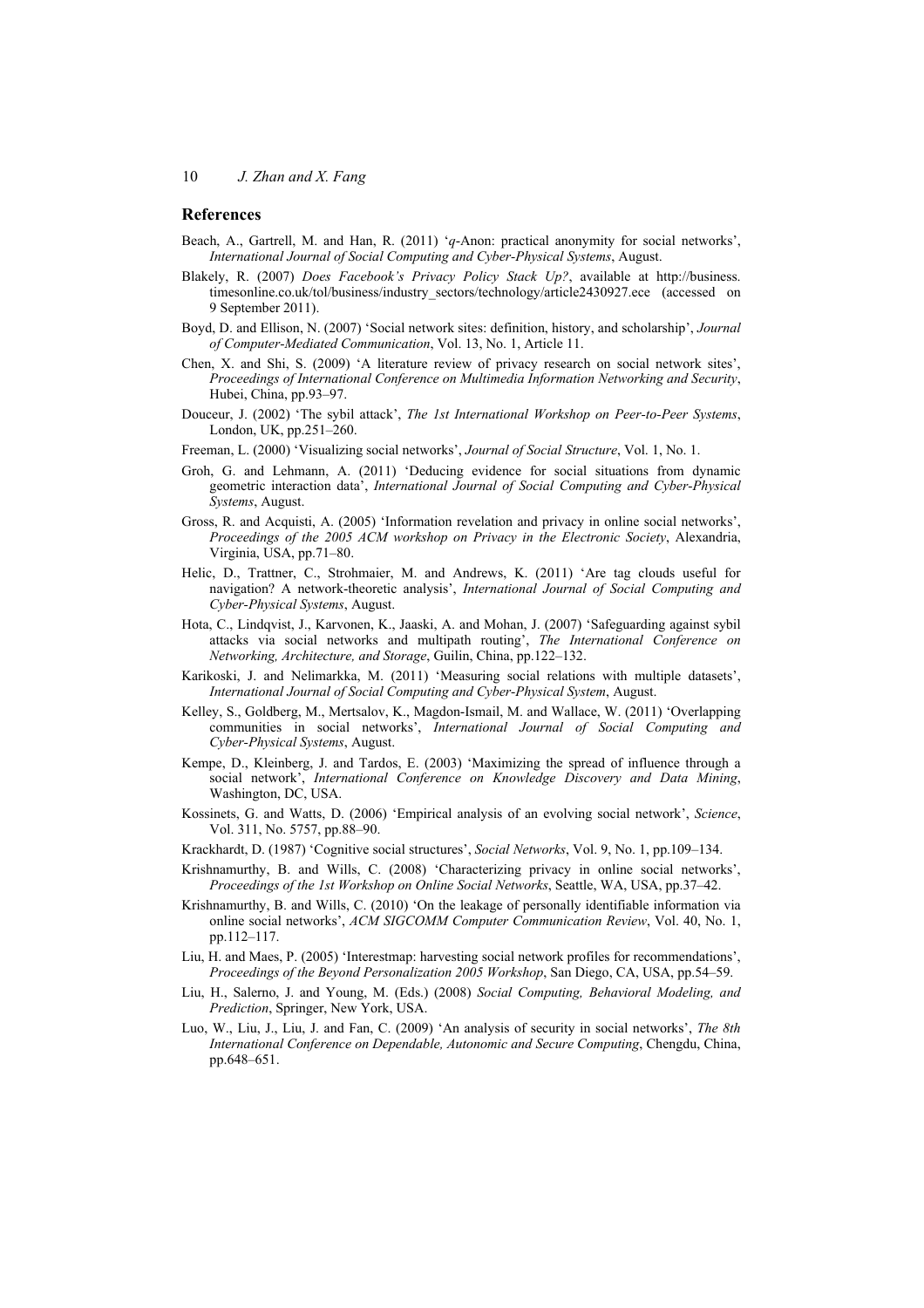- Machanavajjhala, A., Kifer, D., Gehrke, J. and Venkitasubramaniam, M. (2007) 'l-diversity: privacy beyond k-anonymity', *ACM Transactions on Knowledge Discovery from Data*, Vol. 1, No. 1.
- Macindoe, O. and Richards, W. (2011) 'Comparing networks using their fine structure', *International Journal of Social Computing and Cyber-Physical Systems*, August.
- McPherson, M., Smith-Lovin, L. and Cook, J. (2001) 'Birds of a feather: homophily in social networks', *Annual Review of Sociology*, Vol. 27, No. 1, pp.415–444.
- Menezes, T., Roth, C. and Cointet, J. (2011) 'Finding the semantic-level precursors on a blog network', *International Journal of Social Computing and Cyber-Physical Systems*, August.
- Montgomery, A., Li, S., Srinivasan, K. and Liechty, J. (2004) 'Modeling online browsing and path analysis using clickstream data', *Marketing Science*, Vol. 23, No. 4, pp.579–595.
- Moon, E. and Han, S. (2011) 'A qualitative method to find influencers using similarity-based approach in the blogosphere', *International Journal of Social Computing and Cyber-Physical Systems*, August.
- Nagy, J. and Pecho, P. (2009) 'Social networks security', *The 3rd International Conference on Emerging Security Information, Systems, and Technologies*, Athens, Greece, pp.321–325.
- Nooy, W., Mrvar, A. and Batagelj, V. (2005) 'Exploratory social network analysis with Pajek', *Structural Analysis in the Social Sciences*, Vol. 27, Cambridge University Press, UK.
- Pan, X., Dauber, K., Han, C. and Law, K. (2006) 'Human and social behavior in computational modeling and analysis of egress', *Automation in Construction*, Vol. 15, No. 4, pp.448–461.
- Parameswaran, M. and Whinston, A. (2007) 'Social computing: an overview', *Communications of the Association for Information Systems*, Vol. 19, No. 1, pp.762–780.
- Pedrycz, W. and Gomide, F. (2007) *Fuzzy Systems Engineering: Towards Human-centric Computing*, John Wiley & Sons, New York.
- Pele, O. and Werman, R. (2009) 'Fast and robust earth mover's distances', *Proceedings of the International Conference on Computer Vision*.
- Pentland, A. (2008) *Honest Signals: How they Shape our World*, The MIT Press, Cambridge, Massachusetts, USA.
- Qiu, B., Ivanova, K., Yen, J., Liu, P. and Ritter, F. (2011) 'Event-driven modelling of evolving social networks', *International Journal of Social Computing and Cyber-Physical Systems*.
- Rahman, F., Hoque, M., Kawsar, F. and Ahamed, S. (2011) 'User privacy protection in pervasive social networking applications using PCO', *International Journal of Social Computing and Cyber-Physical Systems*, August.
- Robinson, D., Berk, V. and Cybenko, V. (2008) 'Online behavioral analysis and modeling methodology', *Social Computing, Behavioral Modeling, and Prediction*, Springer, New York.
- Rosenblum, D. (2007) 'What anyone can know: the privacy risks of social networking sites', *IEEE Security and Privacy*, Vol. 5, No. 3, pp.40–49.
- Sabater, J. and Sierra, C. (2002) 'Reputation and social network analysis in multi-agent systems', *International Conference on Autonomous Agents and Multiagent Systems*, Bologna, Italy.
- Scott, J. (1988) 'Social network analysis', *Sociology*, Vol. 22, No. 1, pp.109–127.
- Shafer, G. (1976) *A Mathematical Theory of Evidence*, Princeton University Press, USA.
- Sismeiro, C. and Bucklin, R. (2004) 'Modeling purchase behavior at an e-commerce web site: a task-completion approach', *Journal of Marketing Research*, Vol. 41, No. 3, pp.306–323.
- Snow, D. and Zurcher, L. (1980) 'Social networks and social movements: a microstructural approach to differential recruitment', *American Sociological Review*, Vol. 45, No. 5, pp.787–801.
- Soghoian, C. (2009) *The Next Facebook Privacy Scandal*, available at http://news.cnet.com/8301- 13739\_3-9854409-46.html.